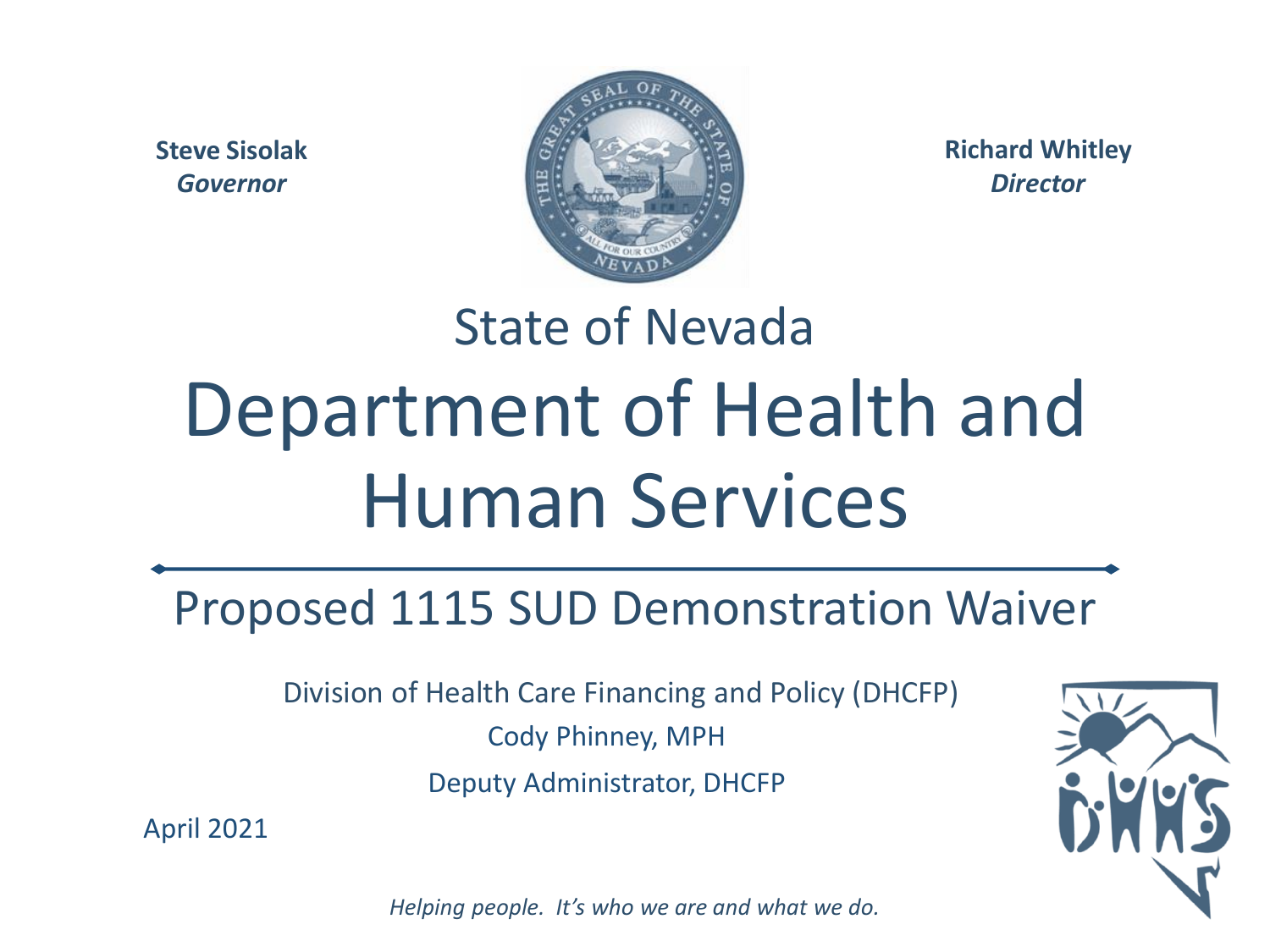#### Table of Contents

- Proposed 1115 SUD Demonstration Waiver
	- Background
	- Request
	- Goals
	- Milestones
	- Next Steps

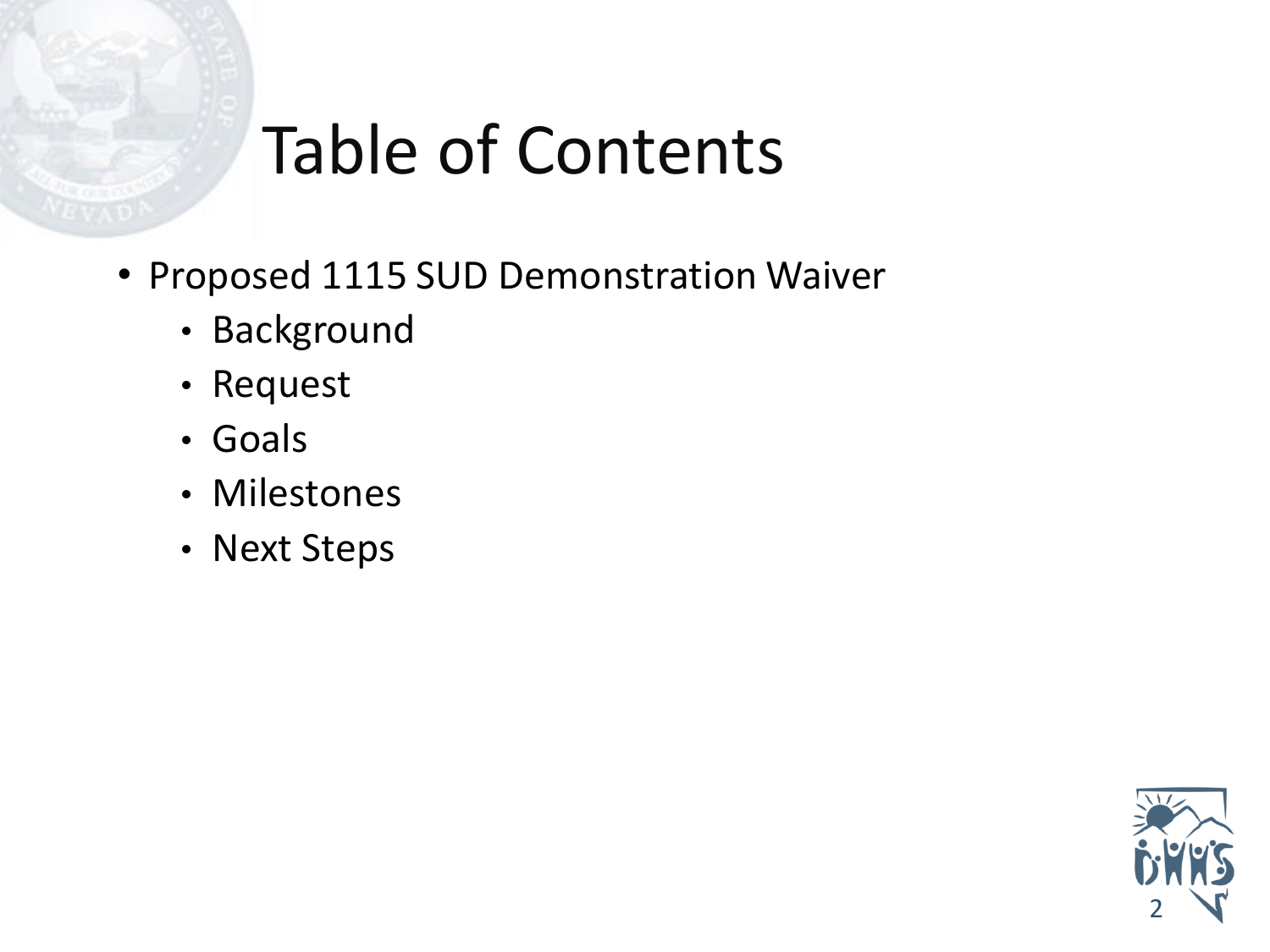## Proposed 1115 SUD Demonstration Waiver Background

- In response to the ongoing national opioid crisis, Centers for Medicare and Medicaid Services (CMS) has indicated a willingness to provide additional flexibilities to help states improve access to, and quality of SUD treatment through Medicaid 1115 Demonstrations.
- The 1115 SUD Demonstration Waiver option allows states to test coverage a full SUD treatment service array in the context of overall SUD service delivery system transformation.
- Waiver would allow CMS to treat costs that would not otherwise qualify for federal matching funds as allowable Medicaid expenditures.
- The 81<sup>st</sup> session of the Nevada Legislature is considering SB154 which provides legislative approval to permit Nevada Medicaid to apply for proposed 1115 Waiver.

Additional information can be found here:

<https://www.medicaid.gov/federal-policy-guidance/downloads/smd17003.pdf> 3

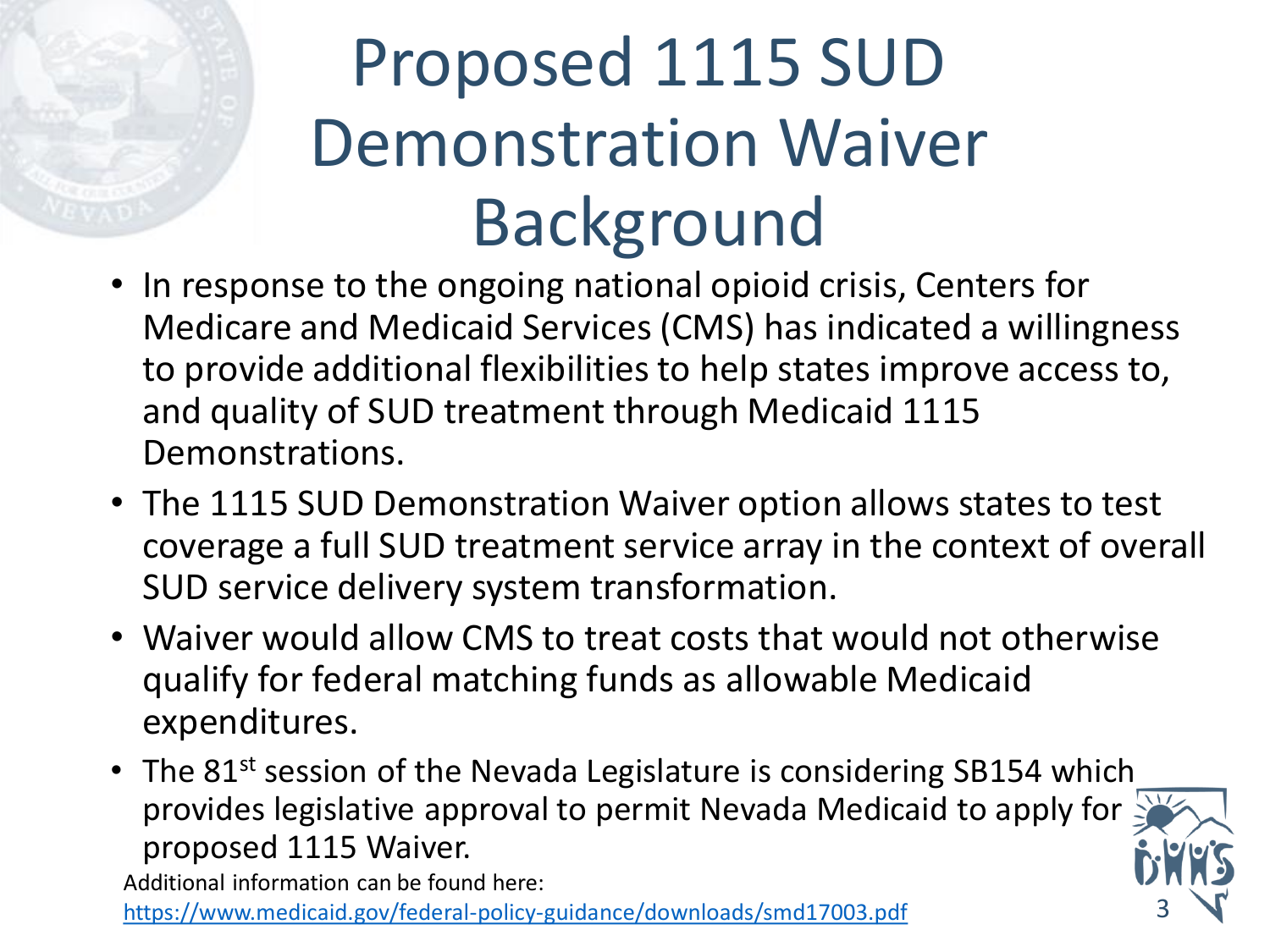## Proposed 1115 SUD Demonstration Waiver Background (continued)

- The Nevada Department of Health and Human Services (DHHS) will request from CMS authority for a five-year, Section 1115 Demonstration Waiver to expand statewide access to comprehensive behavioral health services for the most vulnerable Nevadans, including those with opioid use disorders (OUDs) and substance use disorders (SUDs).
- NV will seek authority to provide enhanced SUD benefits, and a limited waiver of the exclusion of the federal Medicaid Institutions for Mental Diseases (IMD).

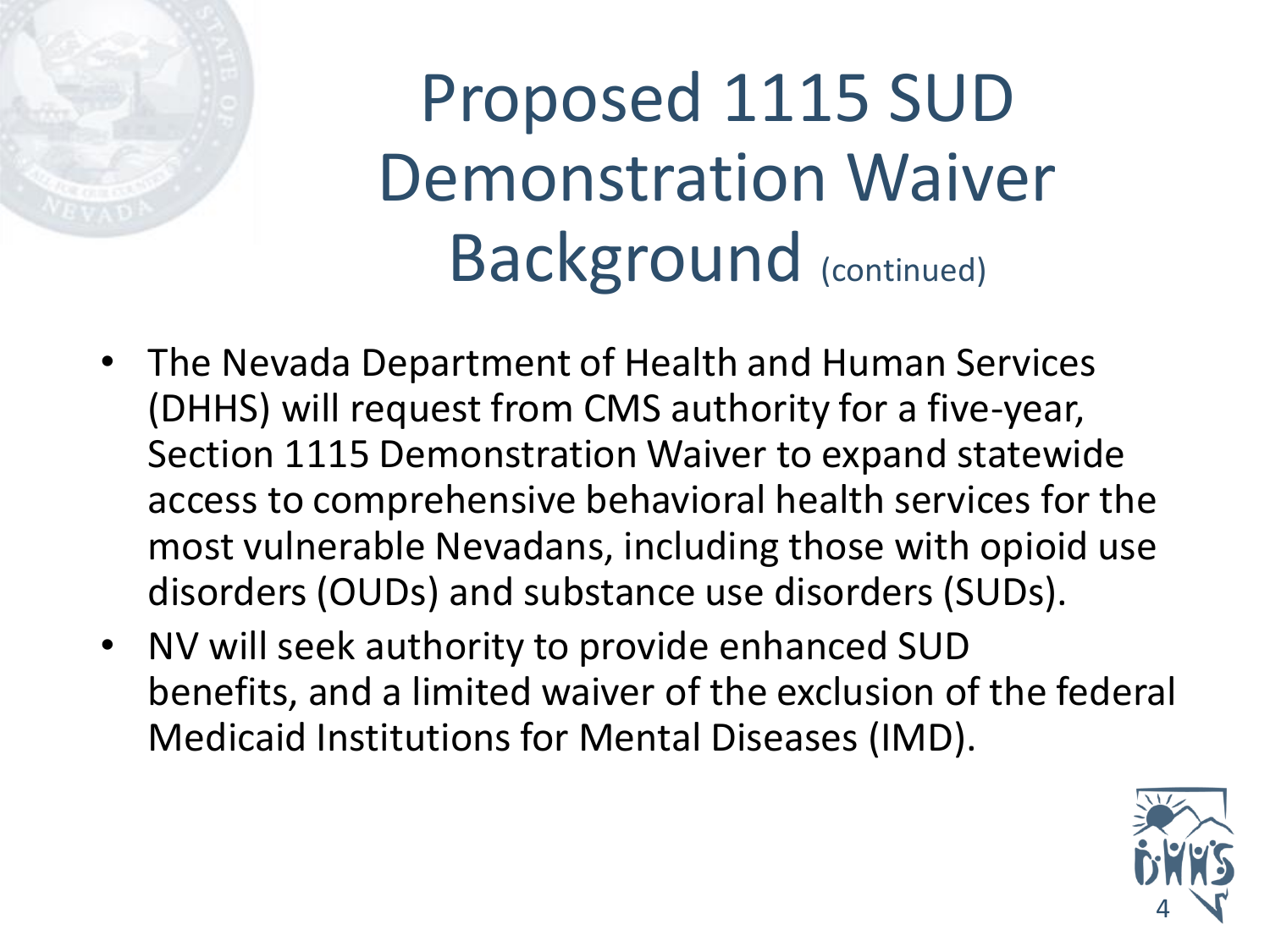

#### Proposed 1115 SUD Demonstration Waiver Request

Enhanced Benefits requested:

• Residential and withdrawal management services consistent with American Society of Addiction Medicine (ASAM) levels of care 3.1, 3.5, and 3.7.

| <b>ASAM 3.1</b> | <b>Clinically Managed Low-Intensity</b><br><b>Residential Services</b>     |
|-----------------|----------------------------------------------------------------------------|
| <b>ASAM 3.5</b> | <b>Clinically Managed Medium-</b><br><b>Intensity Residential Services</b> |
| <b>ASAM 3.7</b> | <b>Medically Monitored High-Intensity</b><br><b>Inpatient Services</b>     |

• Limited waiver of the federal IMD exclusion to ensure meaningful access to services.

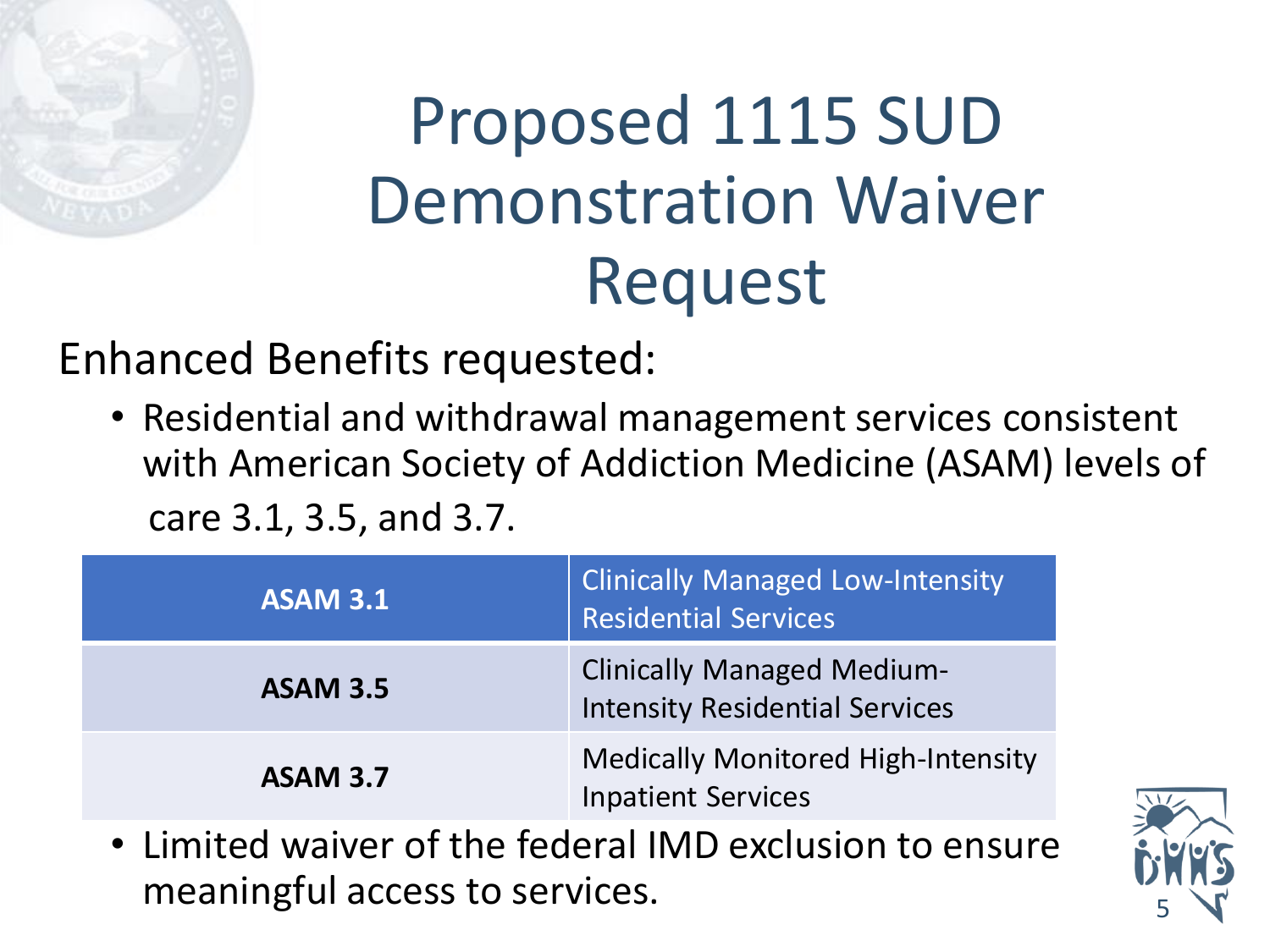## Proposed 1115 SUD Demonstration Waiver Goals

- 1. Increased rates of identification, initiation, and engagement in treatment.
- 2. Increased adherence to and retention in treatment.
- 3. Reductions in overdose deaths, particularly those due to opioids.
- 4. Reduced utilization of emergency department, and inpatient hospital settings for treatment where the utilization is preventable or medically inappropriate through improved access to other continuum of care.



1- <https://www.medicaid.gov/federal-policy-guidance/downloads/smd17003.pdf>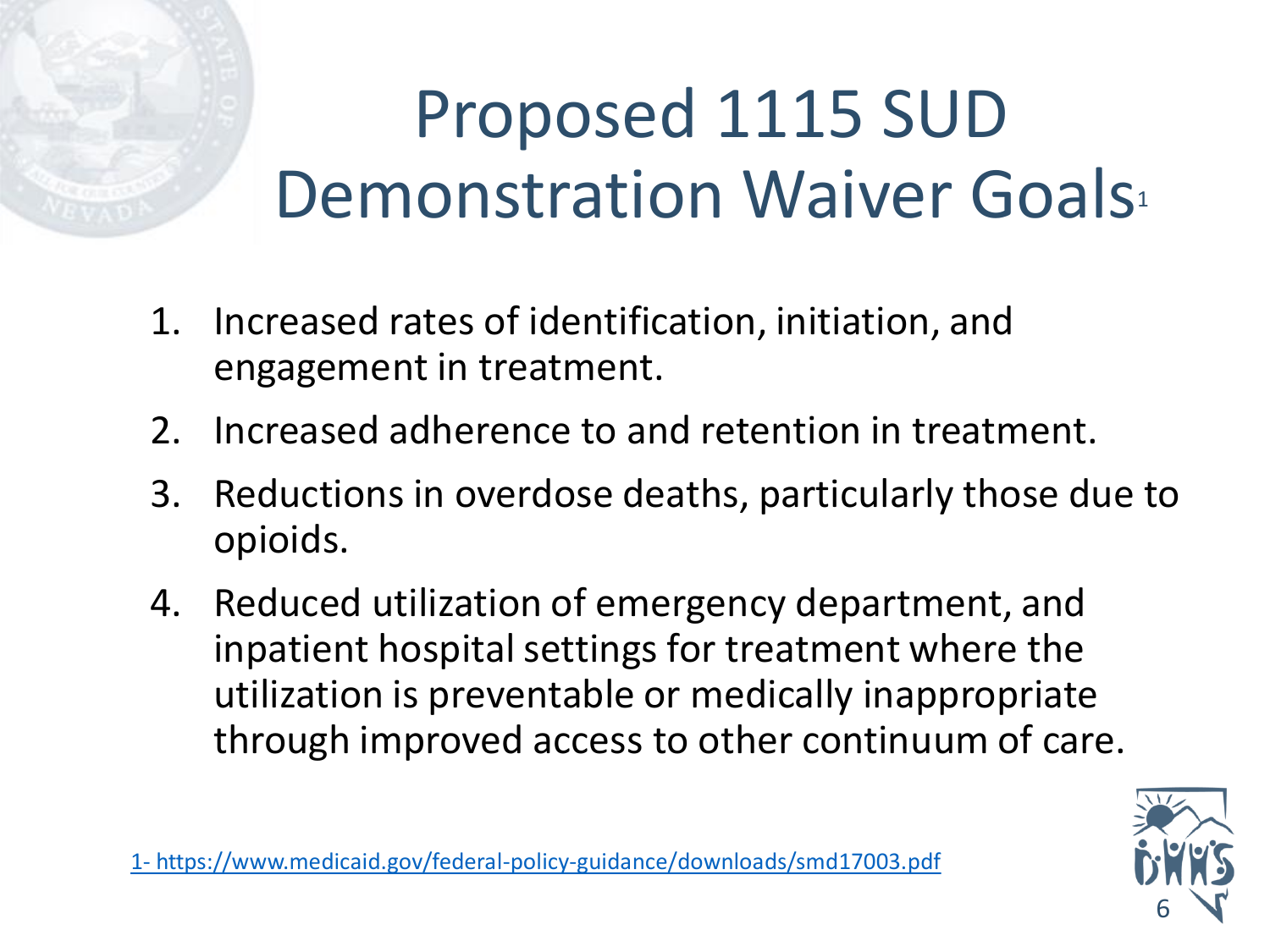#### Proposed 1115 SUD Demonstration Waiver Goals<sup>1</sup>

(Continued)

- 5. Fewer readmissions to the same or higher level of care where the readmission is preventable or medically inappropriate.
- 6. Improved access to care for physical health conditions among beneficiaries.



1- <https://www.medicaid.gov/federal-policy-guidance/downloads/smd17003.pdf>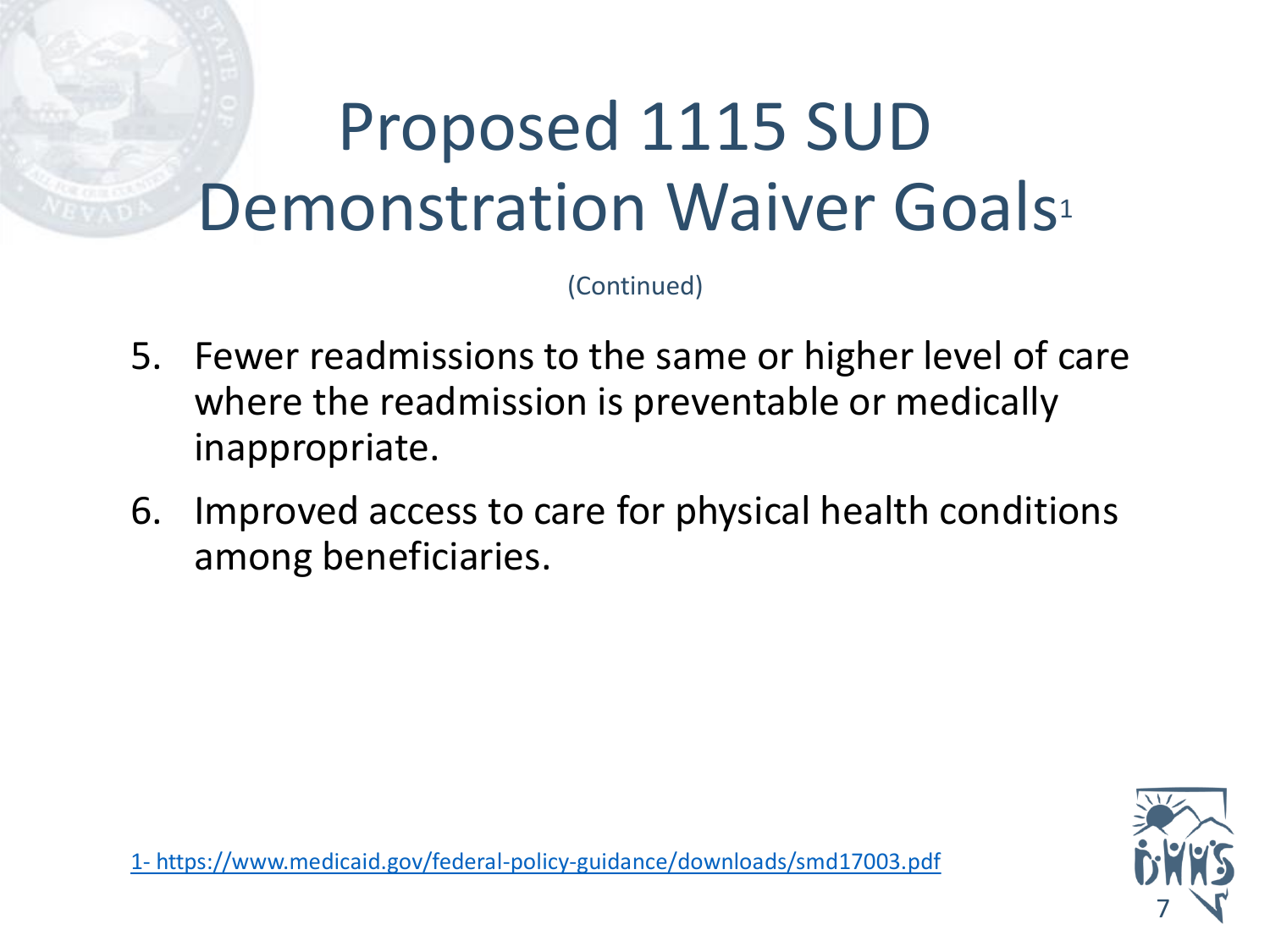

# Proposed 1115 SUD Demonstration Waiver Milestones<sup>2</sup>

- 1. Access to critical levels of care for OUD and other SUDs.
- 2. Widespread use of evidence-based, SUD-specific patient placement criteria.
- 3. Use of nationally recognized, evidence-based SUD program standards to set residential treatment provider qualifications.
- 4. Sufficient provider capacity at each level of care.

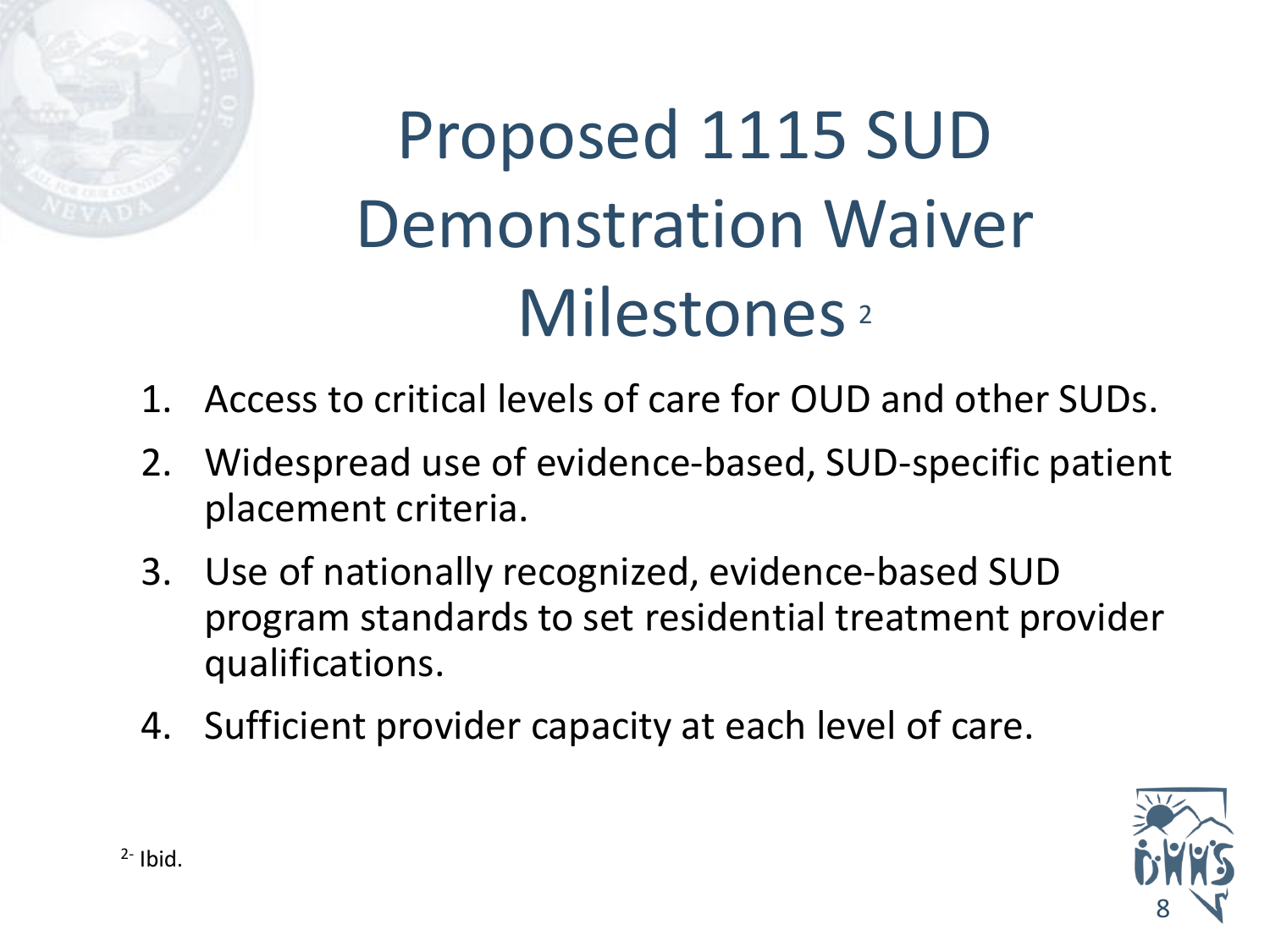

- 5. Implementation of comprehensive treatment and prevention strategies to address opioid abuse and OUD.
- 6. Improved care coordination and transitions between levels of care.

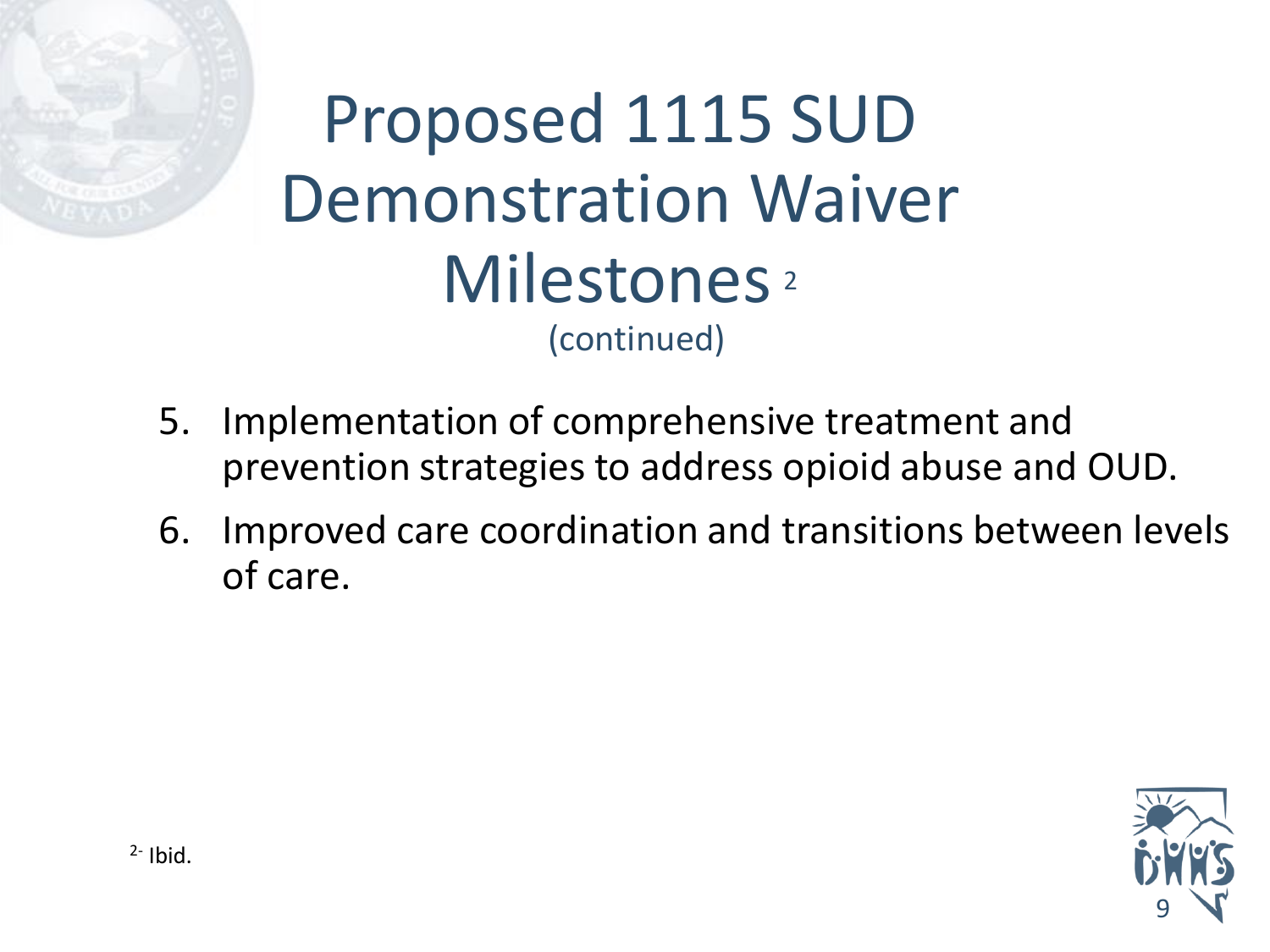

#### Proposed 1115 SUD Demonstration Waiver Next Steps

- **1115 SUD Waiver Application** *In Process. Slated to be completed Summer 2021.*
	- Summarizes NV's plan to meet stated demonstration milestones and goals.
	- Plan must demonstrate how cost will be budget neutral to the federal government.
	- Application will include all required information as mandated by 42 CFR§431.412.